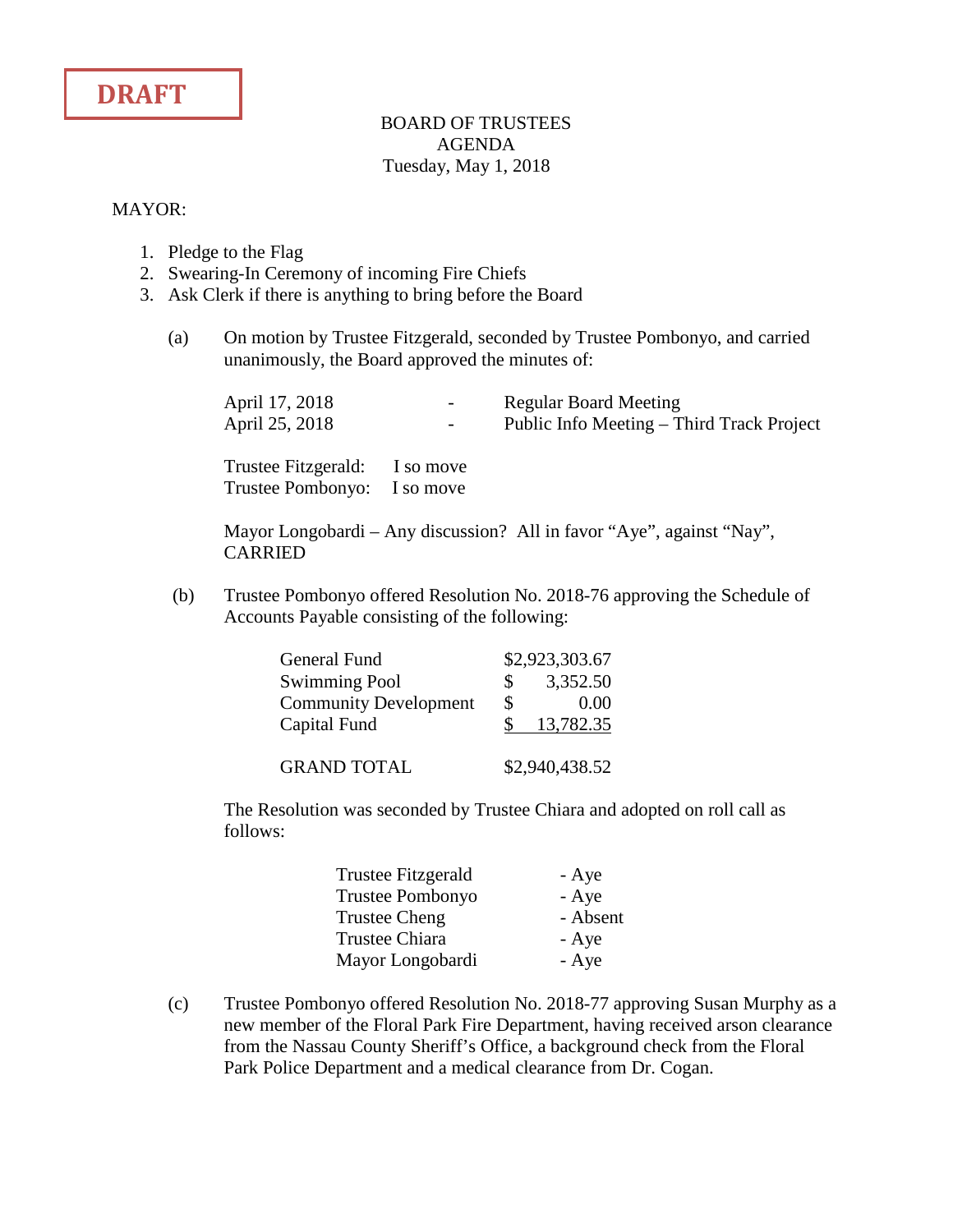The Resolution was seconded by Trustee Fitzgerald and adopted on roll call as follows:

| Trustee Fitzgerald      | - Aye    |
|-------------------------|----------|
| <b>Trustee Pombonyo</b> | - Aye    |
| Trustee Cheng           | - Absent |
| Trustee Chiara          | - Aye    |
| Mayor Longobardi        | - Aye    |

(d) Trustee Chiara offered Resolution No. 2018-78 authorizing the settlement of a Benscome v Vil of Floral Park trip/fall incident which occurred on Plainfield Avenue on January 12, 2016 in the final sum of \$5,000.00.

The Resolution was seconded by Trustee Pombonyo and adopted on roll call as follows:

| <b>Trustee Fitzgerald</b> | - Aye    |
|---------------------------|----------|
| <b>Trustee Pombonyo</b>   | - Aye    |
| <b>Trustee Cheng</b>      | - Absent |
| <b>Trustee Chiara</b>     | - Aye    |
| Mayor Longobardi          | - Aye    |

(e) On motion by Trustee Pombonyo, seconded by Trustee Chiara, and carried unanimously, the Board approved the request of Girl Scout Troop 1484 to build a Sensory Garden at Centennial Gardens for their Silver Award Project in order to assist children with autism and other similar disorders to stimulate their senses of smell, touch, sight, taste and sound.

 Trustee Pombonyo: I so move Trustee Chiara: I so move

Mayor Longobardi – Any discussion? All in favor "Aye", against "Nay", CARRIED

(f) On motion by Trustee Pombonyo, seconded by Trustee Fitzgerald, and carried unanimously, the Board approved the request of the Floral Park Fire Department's Ladder Truck to participate in the May Crowning at Bishop Kellenberg Memorial High School on Thursday, May 24, 2018 at 8:15 am subject to receipt of a letter of indemnification from Kellenberg Memorial High School.

 Trustee Pombonyo: I so move Trustee Fitzgerald: I so move

Mayor Longobardi – Any discussion? All in favor "Aye", against "Nay", CARRIED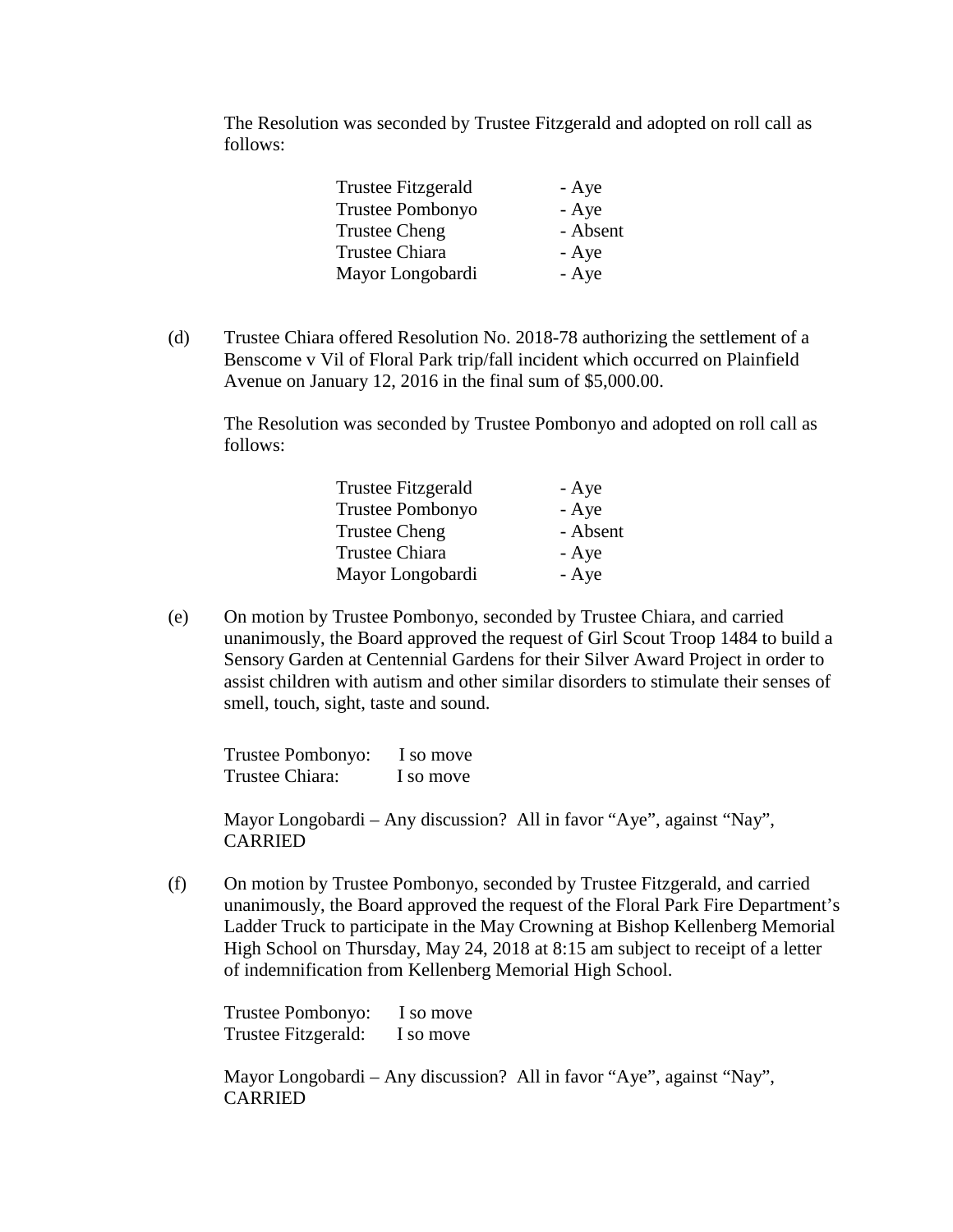(g) Trustee Fitzgerald offered Resolution No. 2018-79 authorizing payment of \$5,353.39 to GEICO Insurance Company for auto body damage to a 2009 Nissan Altima by a Floral Park Fire Department vehicle on March 18, 2018.

The Resolution was seconded by Trustee Pombonyo and adopted on roll call as follows:

| Trustee Fitzgerald   | - Aye    |
|----------------------|----------|
| Trustee Pombonyo     | - Aye    |
| <b>Trustee Cheng</b> | - Absent |
| Trustee Chiara       | - Aye    |
| Mayor Longobardi     | - Aye    |

(h) On motion by Trustee Chiara, seconded by Trustee Fitzgerald, and carried unanimously, the Board approved the request of Daisy Troop 1790 to use Centennial Gardens on Friday, May 11, 2018 from 4:00 pm to 5:00 pm for a bird watching and flower planting activity.

 Trustee Chiara: I so move Trustee Fitzgerald: I so move

Mayor Longobardi – Any discussion? All in favor "Aye", against "Nay", CARRIED

(i) On motion by Trustee Chiara, seconded by Trustee Fitzgerald, and carried unanimously, the Board approved the request of Four Village Studio to shoot an episode of the ongoing series, 'FPPD Village Focus' on Floral Boulevard in front of Village Hall on Sunday, July 22, 2018 (rain date Saturday, July 28) from 9:30 am to 3:30 pm.

 Trustee Chiara: I so move Trustee Fitzgerald: I so move

Mayor Longobardi – Any discussion? All in favor "Aye", against "Nay", CARRIED

(j) Trustee Fitzgerald offered Resolution No. 2018-80 approving the permanent status of Public Works employee, Sal Cotilletta, Maintainer, as he has successfully completed his six-month probationary period.

The Resolution was seconded by Trustee Chiara and adopted on roll call as follows:

| Trustee Fitzgerald      | - Aye    |
|-------------------------|----------|
| <b>Trustee Pombonyo</b> | - Aye    |
| Trustee Cheng           | - Absent |